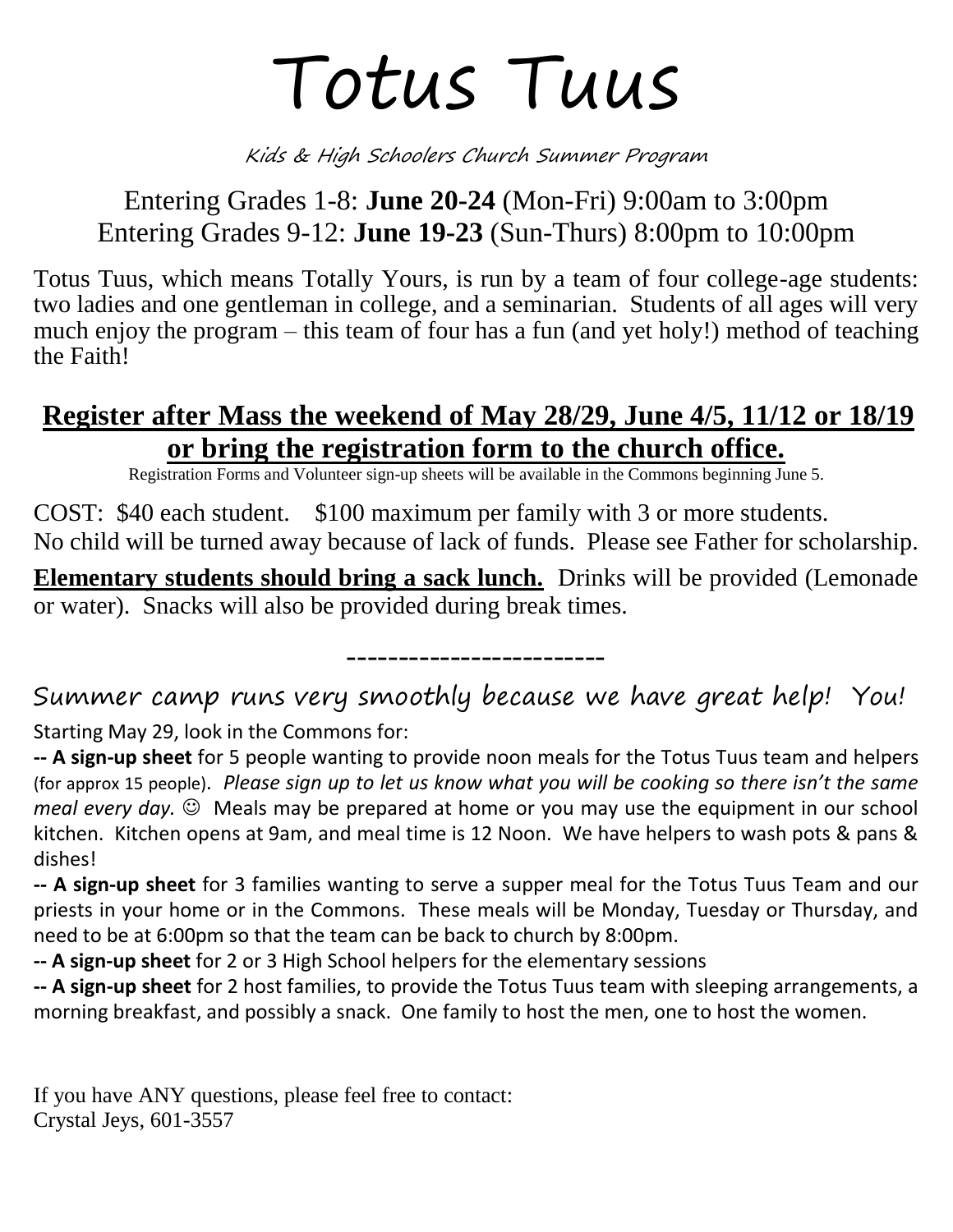## **STUDENT REGISTRATION AND PERMISSION FORM CHURCH SUMMER PROGRAM "TOTUS TUUS" 2022 The Totus Tuus team consists of a seminarian and 3 college students.**

# **Entering Grades 1-8**: June 20-24 (Mon-Fri) 9:00am – 3:00pm

Please fill out one sheet per student.

|                                                                                         | Entering grade ________ |
|-----------------------------------------------------------------------------------------|-------------------------|
| PARENT INFORMATION                                                                      |                         |
|                                                                                         |                         |
|                                                                                         |                         |
| Mother's Telephone (home) [19] Mother's Telephone (home) [19] Mother's Telephone (home) | (work or cell)          |
| Father's Name                                                                           |                         |
| Father's Address (if different from mother's)                                           |                         |
| Father's Telephone (home)                                                               | (work or cell)          |

COST: \$40 each student. \$100 max per family with 3 or more students (including high school siblings) No child will be turned away because of lack of funds. Please see Father for scholarship.

### \*\*\*Students will need to bring a sack lunch each day.\*\*\*

**Dress Code:** Prior to Mass, the children are asked to change, if they are wearing shorts. Boys are asked to wear pants, and girls are asked to wear pants or skirts. Jeans are permissible. If youth would like to wear shorts during the day, please encourage them to bring other clothes to change into for Mass. In addition, in a spirit of modesty and safely, all young people are asked to wear shirts with sleeves.

**Please list any medical information** which may be helpful (allergies, diabetes, asthma, etc.):

All medications except inhalers must be turned into Summer School volunteers to be kept in a secure location. Please visit with the Summer School Coordinator about any serious conditions that require close supervision.

\_\_\_\_\_\_\_\_\_\_\_\_\_\_\_\_\_\_\_\_\_\_\_\_\_\_\_\_\_\_\_\_\_\_\_\_\_\_\_\_\_\_\_\_\_\_\_\_\_\_\_\_\_\_\_\_\_\_\_\_\_\_\_\_\_\_\_\_\_\_\_\_\_\_\_\_\_\_\_\_\_\_\_\_\_\_\_\_\_\_\_\_\_\_\_\_

In case of accident or serious illness, I request that the Summer School staff contact me. If the Summer School staff is unable to reach me, I authorize the Summer School staff to take whatever action is deemed necessary.

By entering into this informed consent and release and granting the permission as state herein, I also am releasing the Totus Tuus team and the Diocese and their respective officers, directors, agents and/or employees and volunteers from and against any and all liability, loss, damage, costs, claims and/or causes of action arising out of or related to my son/daughter's participation in Totus Tuus.

#### **MEDIA RELEASE PERMISSION FORM – We'd love to share pictures from the week but need your consent.**

I hereby agree and give my permission for the Totus Tuus team and/or the Diocese of Lincoln (the "Community") to record, film, photograph, audiotape or videotape my child's name, image, likeness, spoken words, student work, performance and movement in any for (hereinafter collectively referred to as "Works"), and to display, publish, distribute or exhibit these Works or any part thereof for the purpose of and in connection with any material that may be created by the Community including, without limitation, for posting on the world wide web (WWW) and/or for broadcasting on television.

By entering into this informed consent and release and granting the permission as state herein, I also am releasing the Totus Tuus team and the Diocese and their respective officers, directors, agents and/or employees and volunteers from and against any and all liability, loss, damage, costs, claims and/or causes of action arising out of or related to my son/daughter's participation in any media events, including, without limitation, television broadcasts, promotional materials or website projects. I have read this Informed Consent and Release and understand its terms. I sign it voluntarily and with full knowledge of its significance.

Parent Signature \_\_\_\_\_\_\_\_\_\_\_\_\_\_\_\_\_\_\_\_\_\_\_\_\_\_\_\_\_\_\_\_\_\_\_ Date: \_\_\_\_\_\_\_\_\_\_\_\_\_\_\_